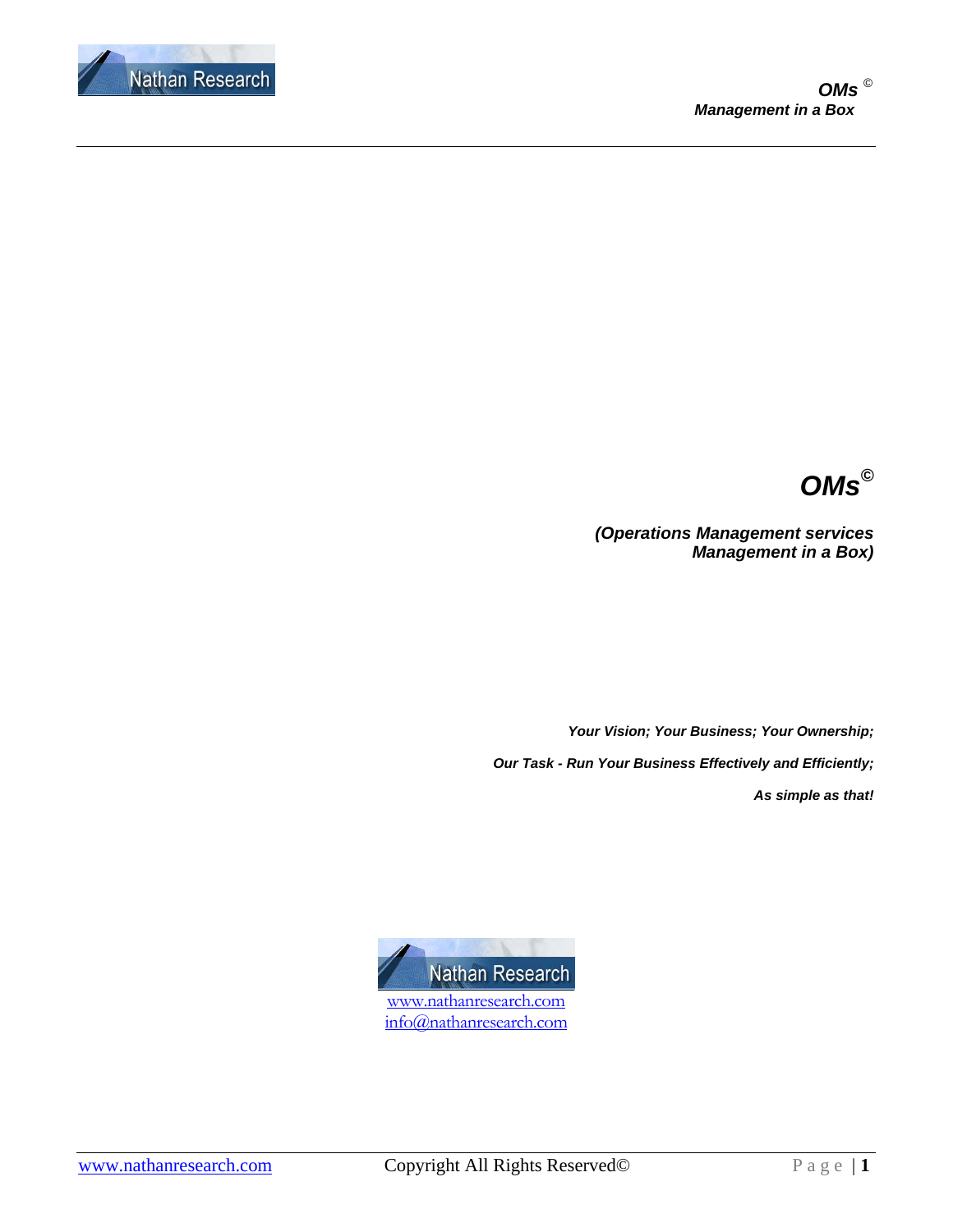

# *Business Scenario*

### *Problem*

- You have a great vision, and have great ideas
- You just don't want to deal with the day-to-day execution of the business or don't know how
- Many ideas don't become successful businesses not because the idea wasn't good, but the execution was either poor or lacking



### *Solution*

- Engage us we are experienced in defining, planning and implementing successful businesses and programs – whether it is
	- o In launching a new set of *products and pricing* your product portfolio
	- o In developing *marketing plans* and programs
	- o In defining your *manufacturing and fulfillment* plans
	- o In creating and managing your *network of suppliers*, service providers
	- o In establishing your *operational review* discipline
	- o In preparing *presentations* for your investor community
- We bring years of operations management discipline, tools, and techniques to the table
- Our unique approach combines experience and knowledge with tools, techniques and software



#### *Results*

- Faster time to market of products
- Lower cost of management
- Professional approach to management, takes the emotion out of management
- Increased odds of products and business hitting the market
- **Greater profitability**
- Business growth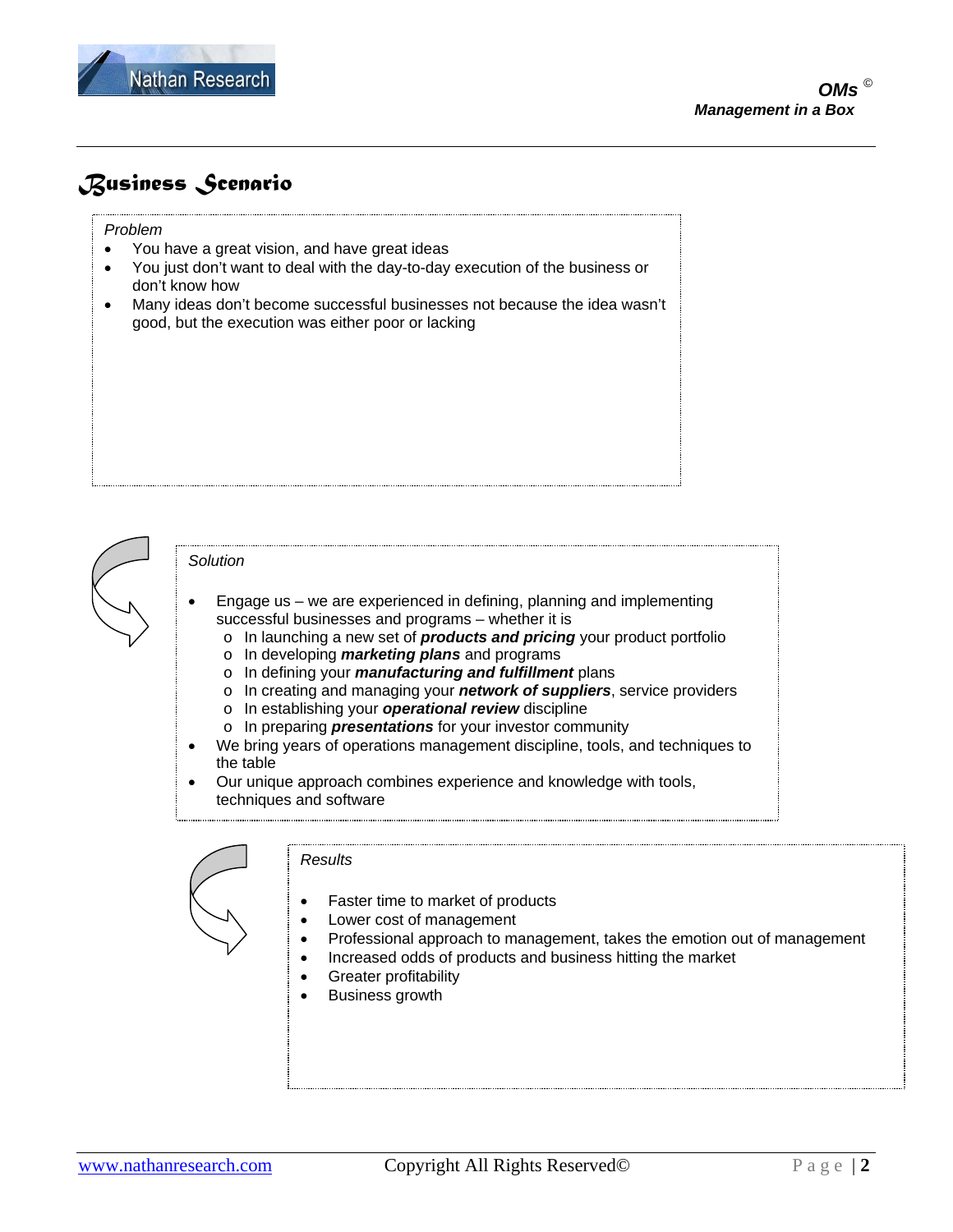

### *Example Illustration of Solution(s) Topology*

|                                             | <b>Planning</b>                                   | <b>Process/Execution</b>                          | <b>Performance/Analytics</b>                            |
|---------------------------------------------|---------------------------------------------------|---------------------------------------------------|---------------------------------------------------------|
| <b>Market Management</b>                    | Evaluation of markets to go into                  | Logistics Management of market entry              | Analysis of markets/territories at a macro level        |
|                                             | Demographic profiles by state/zip                 |                                                   | City/store (if appropriate) analysis at a micro level   |
|                                             | Organization of territories, (branches, stores)   |                                                   |                                                         |
| <b>Leads Management</b>                     | Identify and evaluation of lead sources           | Management of lead procurement                    | Performance of specific lead sources                    |
|                                             | Relative costs of lead sources                    | Lead qualification and issue                      | Cost effectivity/efficiency of the lead sources         |
| Sales (Rep) Management                      | <b>Sales Planning</b>                             | Sales Paperwork Management                        | Analysis/assessment of credit sources, plans            |
|                                             | Technology assisted selling                       | Design-to-sell workflow Management                | Retention, Conversion,<br>analysis                      |
|                                             |                                                   |                                                   | Effectivity analysis of multiple sales methodologies    |
| <b>Material &amp; Production Management</b> | Material Procurement/Inventory Planning           | Automation of sales contract-to-design-to-BOM/BOL | <b>Vendor Performance Analysis</b>                      |
|                                             | <b>Vendor Contract Negotiation</b>                | Contract Management with Vendors                  | <b>Contract and Terms review</b>                        |
|                                             | <b>Manufacturing Capacity Planning</b>            | Material Inventory Management                     | Manufacturing efficiency analysis                       |
| <b>Installation &amp; Job Management</b>    | Job Workflow Steps Planning                       | Job Workflow (Status) Management                  | Job status tracking, predictive alerts                  |
|                                             | Installation training                             | <b>Job /Installation Scheduling</b>               | Installation labor efficiency analysis                  |
| <b>Product &amp; Price Management</b>       | Study of product & price trends                   | Product launch/rollout                            | Product Launch tracking                                 |
|                                             | Product Offering definition/launch planning       | Product release management/price adjustment       | Price elasticity of demand                              |
|                                             | Determination of optimal price points, promotions | Promotion/incentive administration                | Promotion effectiveness                                 |
| <b>Business &amp; Financial Management</b>  | Annual Sales and Revenue planning                 | Comp plan administration                          | <b>Operational Business Reviews</b>                     |
|                                             | <b>Budgeting &amp; Forecasting</b>                | Order to Cash process/reconciliation              | Revenue and Margin analysis                             |
|                                             |                                                   | Procure to Pay process/reconciliation             | Variance from plan                                      |
| <b>Customer Management</b>                  | <b>Customer Service Planning</b>                  | Customer after sales service                      | Customer segmentation by market/age etc for target mktg |
|                                             | <b>Warranty Planning</b>                          | Warranty administration                           | Cost analysis of services performed on jobs             |
| <b>HR Management</b>                        | Labor/Resource Planning (Sales Reps, Installers)  | People Workflow Management (similar to a job)     | Hiring Channel Effectivity analysis                     |
|                                             | <b>Training &amp; Certification Planning</b>      | <b>Training Administration</b>                    | Rep productivity/survivability factor                   |
|                                             | Management Development Planning                   |                                                   | Labor pool satisfaction and effect on profitability     |
| <b>Support/Infrastructure Management</b>    | <b>Facilities Planning</b>                        | <b>Facility Management</b>                        | Review of facility costs. ROI on a revenue/foot basis   |
|                                             | Network & IT planning                             | IT administration                                 | Review of IT spend                                      |
|                                             |                                                   |                                                   |                                                         |

### *Planning*

- **Setup**
- o Products, Prices and Promotions
- o Organizational Roles and
- Responsibilities o Resources (Managers, Staff)
- o Territories, Map Mgrs to Territories
- o Material Catalogs, Prices, Labor Rates
- Define Resource and Territory hierarchies

#### *Execution*

- Execute defined plans and programs
- Definition and execution of process flows
- Collect and manage data at various points
- Define and set up transaction feeds
- Run specific functions such as Product Rollout, Price Mods, Managed Purchasing, Procurement, Logistics Management

#### *Monitoring*

- View Business Performance o By Product, By Territory, By Resource
	- o By Period (Day, Month, Qtr, Year)
- View Commonly required metrics and ratios o Sales Conversions, Retentions,
	- o Fulfillment Cycle times, customer service levels
- o Revenue per period, per resource.. • Causal Analysis for Sales, Revenue, Productivity
- 
- Ease of management decision making and operations tracking

#### *Solution Administration/General Features*

- Template definition and implementation
- Role based responsibilities
- Web Based development and deployment of simple solutions
- Upload/Download from/to Excel
- Easy setup of solutions as a Service